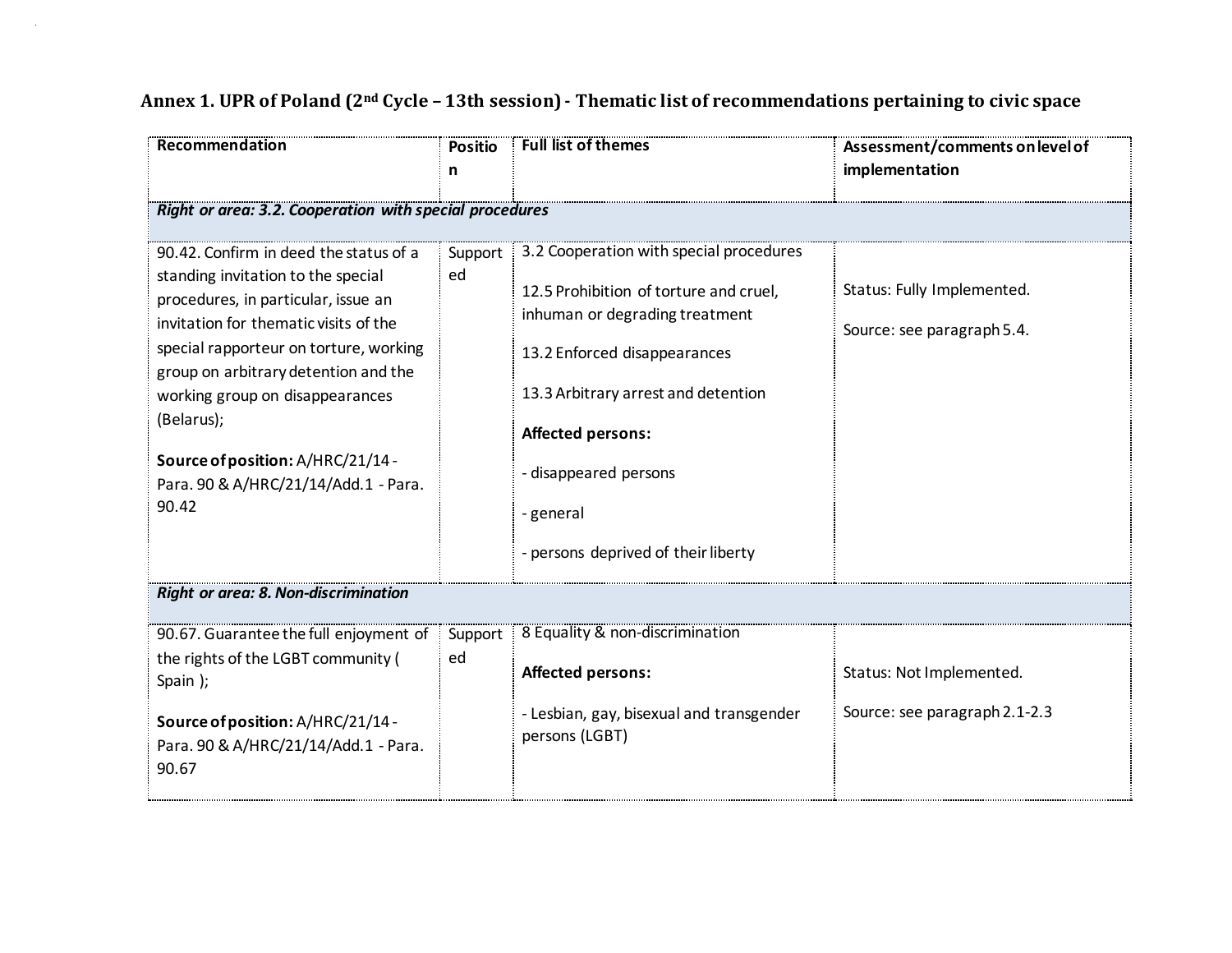| Recommendation                                                                                                                                                                                                                                                                                                               | <b>Positio</b><br>n | <b>Full list of themes</b>                                                                                                                                         | Assessment/comments on level of<br>implementation          |  |  |
|------------------------------------------------------------------------------------------------------------------------------------------------------------------------------------------------------------------------------------------------------------------------------------------------------------------------------|---------------------|--------------------------------------------------------------------------------------------------------------------------------------------------------------------|------------------------------------------------------------|--|--|
| 90.68. Recognize gender identity as<br>possible ground for discrimination and<br>gender identity and sexual orientation<br>as an aggravating circumstance for<br>hate crime (United Kingdom of Great<br>Britain and Northern Ireland);<br>Source of position: A/HRC/21/14 -<br>Para. 90 & A/HRC/21/14/Add.1 - Para.<br>90.68 | Support<br>ed       | 8 Equality & non-discrimination<br><b>Affected persons:</b><br>- Lesbian, gay, bisexual and transgender<br>persons (LGBT)                                          | Status: Not Implemented.<br>Source: see paragraph 2.1-2.3. |  |  |
| 90.71. The adoption of policies that<br>safeguard the rights of LGBT people<br>and fight discrimination based on<br>sexual orientation (Brazil);<br>Source of position: A/HRC/21/14 -<br>Para. 90 & A/HRC/21/14/Add.1 - Para.<br>90.71<br>Right or area: 14.4. Right to peaceful assembly                                    | Support<br>ed       | 8 Equality & non-discrimination<br>5.2 Institutions & policies - General<br><b>Affected persons:</b><br>- Lesbian, gay, bisexual and transgender<br>persons (LGBT) | Status: Not Implemented.<br>Source: see paragraph 2.1-2.3. |  |  |
|                                                                                                                                                                                                                                                                                                                              |                     |                                                                                                                                                                    |                                                            |  |  |